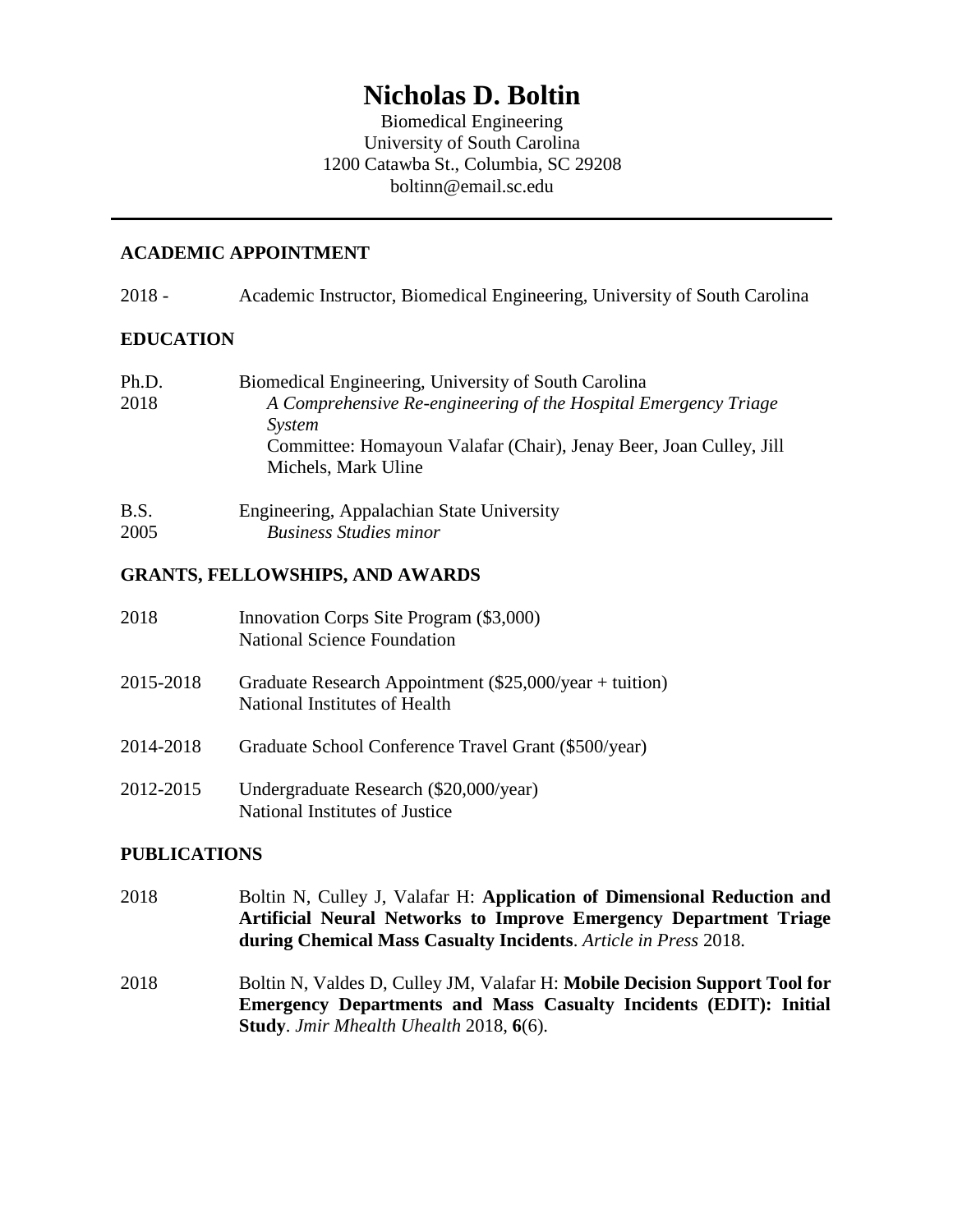- 2016 Boltin N, Vu D, Janos B, Shofner A, Culley J, Valafar H: **An AI model for Rapid and Accurate Identification of Chemical Agents in Mass Casualty Incidents**. In: *Int'l Conf Health Informatics and Medical Systems: 2016; Las Vegas, NV*. CSREA: 169-175.
- 2015 O'Brien WL, Boltin ND, Lu ZY, Cassidy BM, Belliveau RG, Straub EJ, DeJong SA, Morgan SL, Myrick ML: **Chemical Contrast Observed in Thermal Images of Blood-Stained Fabrics Exposed to Steam**. *Analyst* 2015, **140**(18):6222-6225.
- 2015 O'Brien WL, Boltin ND, DeJong SA, Lu ZY, Cassidy BM, Hoy SJ, Morgan SL, Myrick ML: **An Improved-Efficiency Compact Lamp for the Thermal Infrared**. *Applied Spectroscopy* 2015, **69**(12):1511-1513.
- 2014 DeJong SA, Cassidy BM, Lu ZY, Pearl MR, McCutcheon JN, O'Brien W, Boltin ND, Belliveau RG, Morgan SL, Myrick ML: **Effect of Azimuthal Angle on Infrared Diffuse Reflection Spectra of Fabrics**. *Spectroscopy-Us* 2015, **30**(12):23-25.

#### **CONFERENCE AND PRESENTATION ACTIVITY**

2016 Boltin N, Vu D, Janos B, Shofner A, Culley J, Valafar H: **An AI model for Rapid and Accurate Identification of Chemical Agents in Mass Casualty Incidents**. In: *Int'l Conf Health Informatics and Medical Systems: 2016; Las Vegas, NV*. CSREA: 169-175. 2015 Vu D, Janos B, Shofner A, Boltin N, Beer J, Valafar H, Culley J: **Evaluation and Improvement of WISER Software for Rapid Identification of Chemical Exposure in a Mass Casualty Incident**. In: *SC INBRE: 2015; Columbia, SC*. 2014 Boltin N.D., Belliveau R.G., Cassidy B.M., DeJong S., Lu Z., O'Brien W.L., Straub E., Morgan S.L., M.L. M: **LabVIEW programming of AC reflectance and thermal infrared imaging for forensic science.** In*.* 46th ACS Southeast Undergraduate Research Conference; 2014. 2013 Boltin N, Cassidy B, Lu Z, Myrick M, Morgan S: **Performance of Thermographic Latent Heat Imaging for Forensic Detection of Blood**. In: *SciX: 2013; Milwaukee, WI*. 2012 O'Brien WL, Boltin NB, Hoy SJ, S. D, S.L. M, Myrick ML: **Evaluation of Thermal Infrared Sources for AC Imaging Applications**. In: *SciX: 2012; Kansas City, MO*.

#### **PATENTS AND COPYRIGHTS**

- 2018 EDICT: A Mobile Informatic Tool for Emergency Departments and Mass Casualty Incidents © 2018
- 2013 LabVIEW program for IR research Camera Data Collection © 2013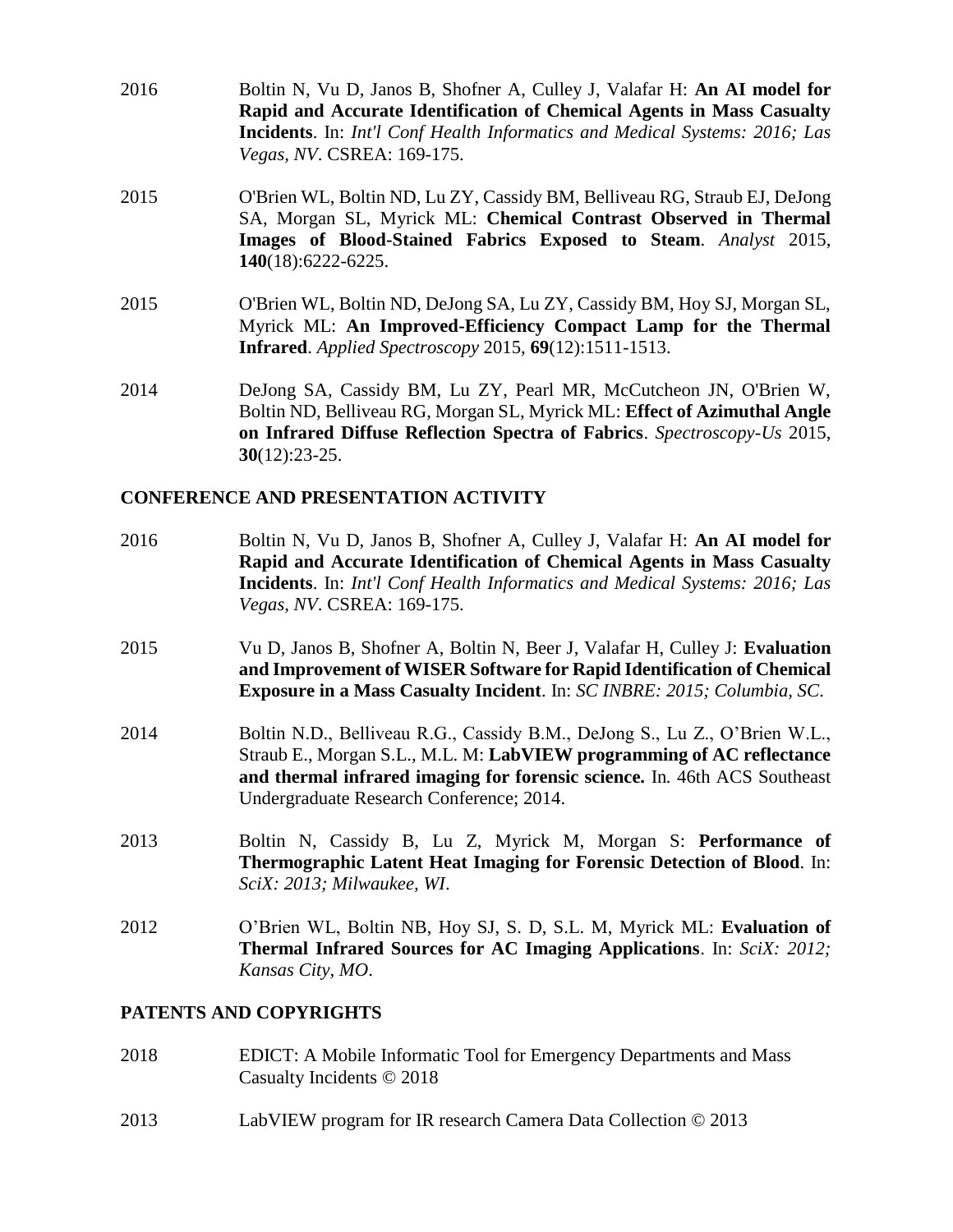| 2013 | LabVIEW program for IR research AC Image Processing © 2013                                           |
|------|------------------------------------------------------------------------------------------------------|
| 2013 | LabVIEW program for IR research DC Image Processing $\odot$ 2013                                     |
| 2013 | Infrared Light Sources and Methods of Their Use and Manufacturing, Serial<br>no. 61/762505, USC#988  |
| 2013 | Thermographic Imaging of Chemical Contrast via Differential Heating, Serial<br>no. pending, USC#1006 |

#### **RESEARCH EXPERIENCE**

| 2015-     | Research Affiliate, "Validating Triage for Chemical Mass Casualty Incidents –<br>A First Step" (R01LM011648), University of South Carolina |
|-----------|--------------------------------------------------------------------------------------------------------------------------------------------|
| 2015-2018 | Research Assistant to Dr. Homayoun Valafar, Computer Science and<br>Engineering, University of South Carolina                              |
| 2012-2015 | Research Assistant to Dr. Michael Myrick, Chemistry Department, University<br>of South Carolina                                            |

## **MEMBERSHIPS AND AFFILIATIONS**

| $2015 -$  | SC IDeA Networks of Biomedical Research Excellence |
|-----------|----------------------------------------------------|
| 2014-2018 | Chemical Engineering Graduate Student Organization |
| $2014 -$  | <b>Biomedical Engineering Society</b>              |

2013 LabVIEW Student Ambassador

# **TEACHING HISTORY**

#### Instructor of Record

- Fall 2018 Kinetics in Biomolecular Systems
- Fall 2018 Data Analytics for Biomedical Engineers
- Spring 2018 Biomedical Instrumentation
- Spring 2013 Introduction to LabVIEW Programming

# Teaching Assistant

- Fall 2014 Biomonitoring and Electrophysiology
- Spring 2015 Introduction to Biomechanics
- Fall 2015 Biomonitoring and Electrophysiology